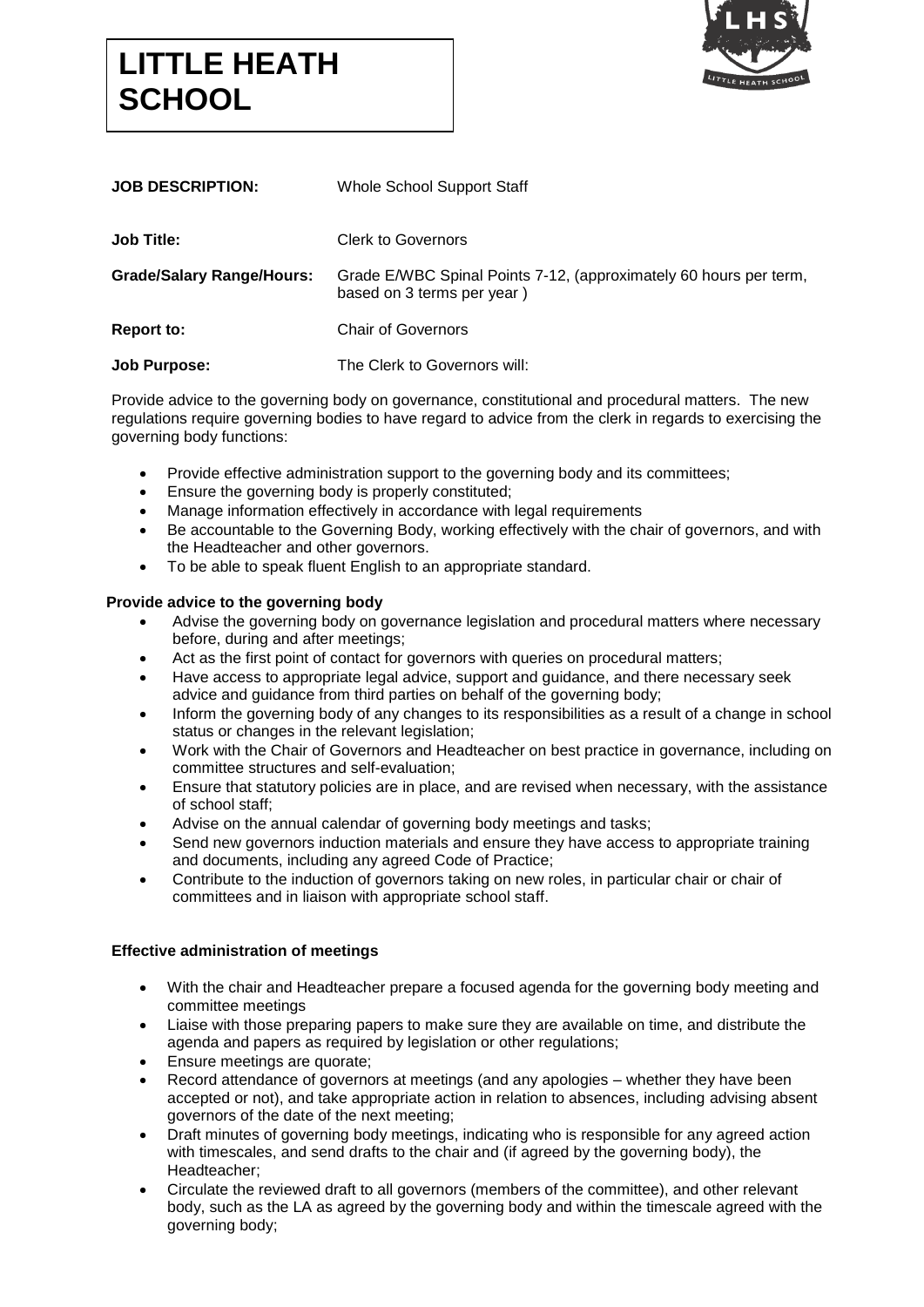- Follow up any agreed action points with those responsible and inform the chair of progress;
- To manage the legal procedure, including record keeping in relation to Governors' Disciplinary Committees in liaison with the school.

## **Membership**

- Advise governors and appointing bodies in advance of the expiry of a governor's terms of office, so elections or appointments can be organized in a timely manner;
- Chair that part of the meeting at which the chair is elected, giving procedural advice concerning conduct of this and other elections;
- Maintain a register of governor pecuniary interests and ensure the record of governors' business interests is reviewed regularly and lodged within the school;
- Ensure DBS has been carried out on any governor when it is appropriate to do so;
- Maintain governor meeting attendance records and advise the chair of potential disqualification through lack of attendance;
- Advise the governing body on succession planning (of all roles, not just the chair);
- Maintain a record of training undertaken by members of the governing body;
	- To produce, working jointly with the school's Professional Development Team, a training plan for governors, and to review that plan regularly in order to ensure that it remains fit for purpose.
	- To participate in, and contribute to the training of governors in areas appropriate to the clerking role.
	- To prepare briefing papers for training sessions delivered to the governing body, working with senior leaders as necessary.
	- To help to produce a governing body Year Planner, which includes an annual calendar of meetings and the cycle of agenda items for meetings of the Governing Body and its committees.

## **Manage Information**

- Maintain up to date records of the names, addresses and category of governing body members and their term of office, and inform the governing body and any relevant authorities of any changes to its membership;
- Maintain copies of current terms of reference and membership of any committees and working parties and any nominated governors e.g. Child-protection, SEND;
- Maintain a record of signed minutes of meetings in school, and ensure copies are sent to relevant bodies on request and are published as agreed at meetings;
- Maintain records of governing body correspondence;
- Ensure copies of statutory policies and other school documents approved by the governing body are kept in the school and published as agreed, for example, on the website.

## **Personal Development**

- Undertake appropriate and regular training and development to maintain his/her knowledge and improve practice;
- Keep up to date with current educational developments and legislation affecting school governance;
- Participate in regular performance management.

## **Additional Services**

The clerk may be asked to undertake the following additional duties:

- Clerk any statutory appeal committees/panels the governing body is required to convene: if the clerk is not contracted to set up and clerk these panels, the governing body will have to make an alternative arrangement;
- Assist with the elections of parent and staff governors;
- Participate in, and contribute to the training of governors in areas appropriate to the clerking role;
- Maintain a file of relevant DfE, LA guidance documents as appropriate;